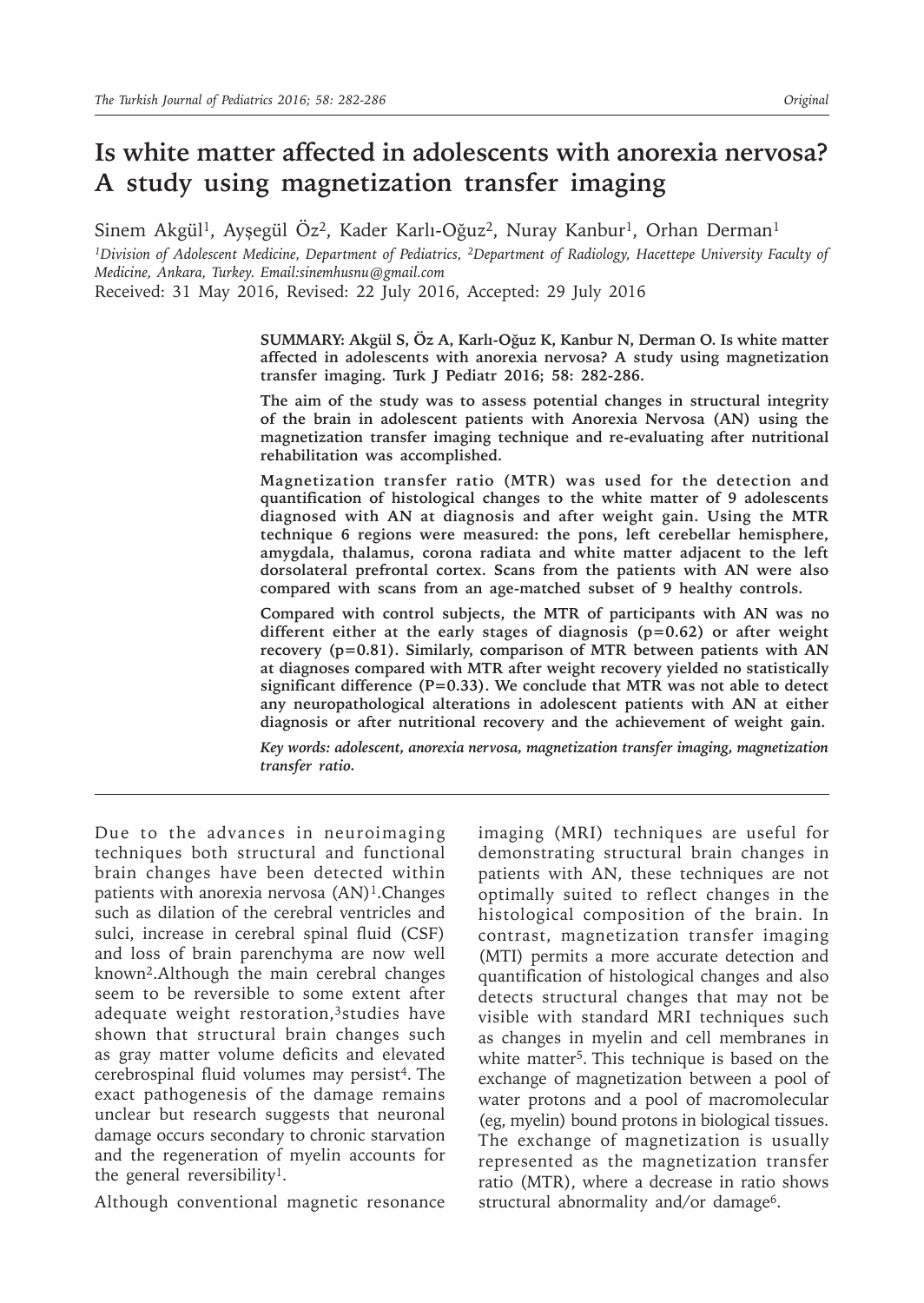The technique has frequently been used to evaluate the changes of normal appearing white matter in patients with multiple sclerosis and demonstrated occult white matter abnormalities. In MS patients MTR reduction is correlated with demyelination and axonal loss7. Despite the lack of specificity in its findings, the technique, has long been used in determination of tissue damage especially in conditions with no or minimal observable radiologic abnormality and with clinic-radiologic discrepancy. These conditions include traumatic brain injury, neurodegenerative diseases especially at the presymptomatic stage and monitoring of treatment related changes on brain parenchyma.8-10

In general, the majority of the studies on AN have reported brain volume deficits and increased cerebrospinal fluid.11,12 To our knowledge, no previous study has evaluated cerebral tissue abnormalities occurring in patients with anorexia neither during the disorder nor following treatment using MTI.

In this study we investigated potential changes in structural integrity of the brain by comparing the MTR changes seen with those patients that nutritional rehabilitation has been accomplished comparing with a control group.

# **Material and Methods**

# *Subjects*

This prospective study took place at Hacettepe University, Department of Pediatrics, Division of Adolescent Medicine and the Department of Radiology. The study population consisted of 9 (1 male, 8 female) adolescents diagnosed with AN according to the fourth edition of Diagnostic and Statistical Manual of Mental Disorders (DSM-IV). Exclusion criteria were medical instability, chronic medical illness, chronic drug use including substance use/abuse, head trauma, learning disability, intellectual impairment, or metallic implants. Age, sex, anthropometric measures and duration of illness were recorded.

Weight and height were measured in all of the patients and their BMI was calculated (weight [kilograms]/height [meters squared]). Tanner staging was performed for every patient. Information regarding menstrual status was obtained. The initial scan was obtained when

patients were medically stable. For 2 patients this was at diagnosis. For the remaining 7 patients this was in the early stage of treatment. The second scan was obtained after nutritional rehabilitation and weight recovery. The target weight used for recovery was calculated according to median weightfor-height adjusted for age also considering the patients' growth charts for the male and with the additional consideration of weight at regaining spontaneous menses for females.

The control subjects were 9 (1 male, 8 female) healthy adolescents of the same age recruited from the adolescent outpatient clinic. Indication for a cranial MRI was for work-up of headaches. All control subjects were of normal weight, had no chronic or psychiatric illness, no history of head trauma and had a normal neurological examination; a detailed history was obtained to rule out eating-disordered behavior.

Written informed consent was obtained from the parents and adolescents for both the patient and control groups. The Research Ethics Board of Hacettepe University approved this study.

#### *Image evaluation and analysis*

MR imaging was performed on a 1.5T unit system (Intera Achieva, Philips, Netherlands) using a standard head coil. Initially T2 weighted (W) fast spin-echo (SE) (repetition time (TR)/ echo time (TE); 4000/100ms, matrix: 448x88) and T1W SE (TR/TE; 550/15 ms) axial acquisition were performed. Two radiologists evaluated these images for image quality and exclusion of an incidental lesion. Then, 3D T1-W fast field echo MTI sequence was obtained (repetition time (TR):37 ms, echo time (TE):4.4 ms, flip angle: 8°, matrix of 256 x 256 and a FOV: 240 mm). Twenty-four contiguous 4 mm axial slices without gap, covering the whole brain, were acquired both with and without presaturation. The saturating MT pulse was 100 Hz off resonance. Saturated and unsaturated images were interleaved resulting in inherently registered saturated and unsaturated data sets.

Following data acquisition, the radiologists who were blinded to patients and healthy control subjects performed image postprocessing. On a workstation provided by the manufacturer (Viewforum Version 5, Philips, Netherlands) using a local thresholding segmentation technique the extracerebral tissue was removed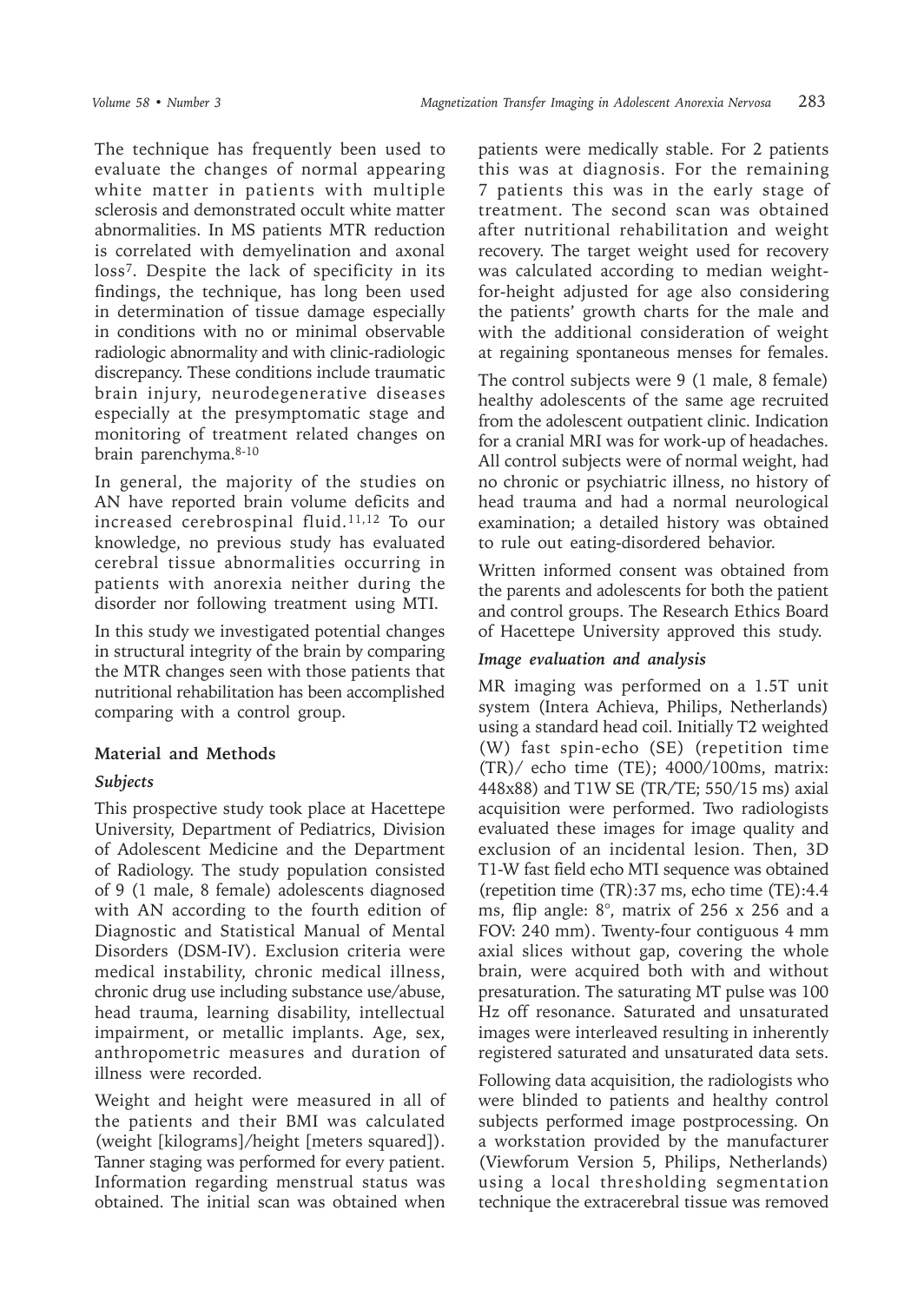and MTR maps derived pixel by pixel were obtained.

From the MTR maps, manual outlining of region-of-interests (ROI) of 12-15 mm<sup>2</sup> in size were outlined from 6 regions: the pons, left cerebellar hemisphere, amygdala, thalamus, corona radiata and white matter adjacent to the left dorsolateral prefrontal cortex. These ROIs were selected either because of their compact myelin content or their potential relation with eating behavior and cognition.

# **Statistical analysis**

Data with normal distribution were expressed as mean  $\pm$  standard deviation. MTR for the first and second scan from 6 regions (the pons, left cerebellar hemisphere, amygdala, thalamus, corona radiata and white matter adjacent to the left dorsolateral prefrontal cortex) was compared using paired samples T-test. The first and second scan was additionally compared with the control group using the independent samples T-test. P≤.05 was considered significant. All statistical analyses were performed using SPSS ®21 statistical software.

#### **Results**

Group means and standard deviations for demographic and weight variables for patients with AN at first and second scan and for the control group are presented in Table I. All female patients in the study were amenorrheic when first scan was performed.

The first conventional MRI scan revealed widening of the cerebral sulci for 7 patients with no other gross abnormalities. In the second scan taken after weight recovery this finding had disappeared in 4 patients but remained in 3.

The average length of recovery was 14.1 months  $\pm 4.1$  (min: 9 months- max: 24 months).

Compared with control subjects, the MTR of participants with AN was no different either at diagnosis ( $p=0.62$ ) or after weight recovery (p=0.81) (Table II). Similarly comparison of MTR between patients with AN at the early stages of diagnoses compared with MTR after weight recovery yielded no statistically significant difference (P=0.33) (Table II).

#### **Discussion**

Adolescence is the intellectual, physical, hormonal and social developmental phase full

|                           | Anorexia group              |                             | Control group                 |
|---------------------------|-----------------------------|-----------------------------|-------------------------------|
|                           | First MRI                   | Second<br><b>MRI</b>        |                               |
| Age at MRI (yrs)          | $15.8 \pm 2.5$<br>$(13-21)$ | $17.1 \pm 2.8$<br>$(14-22)$ | $16.1 \pm 2.3$<br>$12.3 - 21$ |
| BMI at MRI $(kg/m2)$      | $16.3 \pm 1.9$              | $19.2 \pm 1.3$              | $22.6 \pm 2.3$                |
| Illness duration (months) | $8.7 \pm 2$<br>$(5-15)$     |                             | <b>NA</b>                     |

**Table I.** Characteristics of Patients and Control Group

All figures shown are mean ±SD followed by range.

BMI: Body mass index; MRI: Magnetic resonance imaging; NA:Not applicable. \*p <0.05

|  |  | Table II. Comparison of MTR (%) |  |  |  |
|--|--|---------------------------------|--|--|--|
|--|--|---------------------------------|--|--|--|

| rable in companion of $MIR$ ( $70$ )    |                 |                   |                     |                 |                  |                  |  |  |  |
|-----------------------------------------|-----------------|-------------------|---------------------|-----------------|------------------|------------------|--|--|--|
|                                         | <b>DLPFC</b>    | Corona<br>Radiata | Thalamus            | Amygdala        | <b>LCH</b>       | Pons             |  |  |  |
| MTR of first<br>scan in AN<br>patients  | $57.51 \pm 2.7$ | $58.52 \pm 3.2$   | 56.5<br>$\pm$ 3.96  | 55.15<br>±2.64  | $49.68 \pm 6.75$ | $60.16 \pm 2.94$ |  |  |  |
| MTR of second<br>scan in AN<br>patients | $57.12 \pm 2.6$ | $57.57 \pm 3.6$   | 55.28<br>$\pm 4.09$ | $53.36 \pm 2.8$ | $53.01 \pm 3.8$  | 58.45 $\pm 2.87$ |  |  |  |
| MTR of control<br>group                 | $56.7 + 3.5$    | $57.87 + 4.7$     | $56 + 3.89$         | $54.91 \pm 3.3$ | $56.7 + 3.05$    | $60.18 \pm 2.67$ |  |  |  |

All figures shown are mean, ±SD

DLPFC: dorsolateral prefrontal cortex. LCH: left cerebellar hemisphere, MTR: Magnetization transfer ratio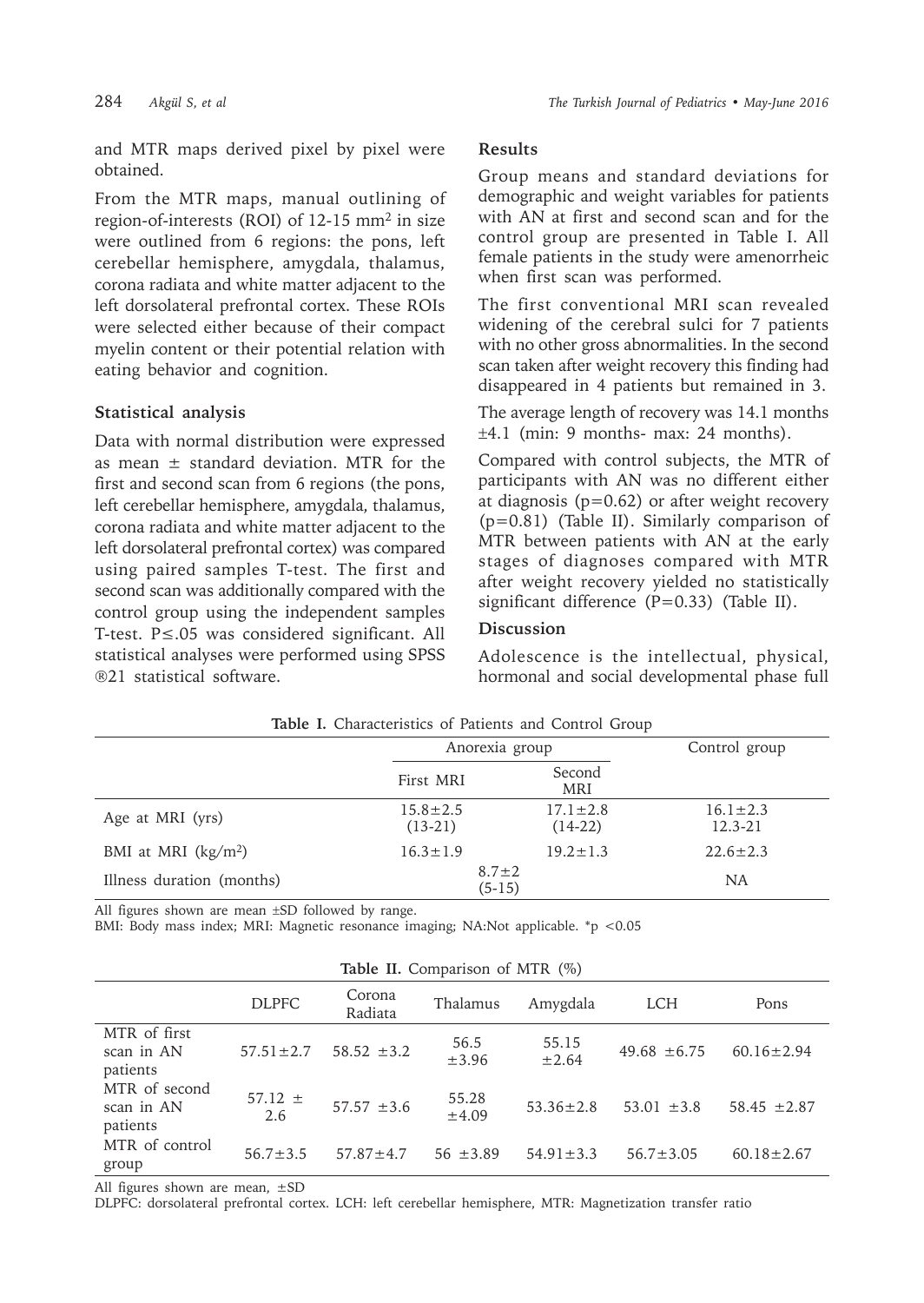of changes and transformations. The pubertal transition to adulthood involves both gonadal and behavioral maturation. MRI studies have discovered that myelinogenesis, continues from childhood and the brain's regionspecific neurocircuitry remains structurally and functionally vulnerable to impulsive sex, food, and sleep habits.<sup>13</sup> The maturation of the adolescent brain is also influenced by heredity, environment, and sex hormones, which play a crucial role in myelination.<sup>14</sup> Changes in myelin can be detected more accurately by MTI than standard MRI techniques.5

Schwartz et al.<sup>15</sup> investigated the cross-sectional relationship between visceral fat, total body fat and MTR in the brains of typically developing adolescents, in a community-based sample of 970 adolescents (12-18 years old, 466 males). A magnetization transfer (MT) sequence was used to obtain MTR in gray matter and white matter. They found that both larger volumes of visceral fat and more total body fat were independently associated with higher MTR in both gray and white matter. These relationships were found to be independent of a number of potential confounders, including age, sex, puberty stage and height. This study suggests that both visceral fat and fat deposited elsewhere in the body are associated independently with structural properties of the adolescent brain. The authors speculated that these relationships suggest the presence of adiposity-related variations in phospholipid composition of brain lipids in adolescents.15

A systematic review of the literature reports that during AN adolescent females lose more central body fat, while adult females more peripheral fat. Partial weight restoration leads to greater fat mass deposition in the trunk region than other body regions in adolescent females. The abnormal central fat distribution seems to normalize after long-term maintenance of complete weight restoration, indicating that preferential central distribution of body fat is a transitory phenomenon. However, a discrepancy in the findings has been noted, especially between adolescents and adults; besides age and gender, these appear to be related to differences in the methodology and time of body composition assessments.<sup>16</sup> Yet it is unclear when and how the brain lipids are affected during the disease period and this is

more complex in adolescents with AN since this is already a period of brain maturation as explained above.

Although many different hypotheses have been discussed in the literature concerning the cause of structural brain changes in patients with AN such as; dehydration and starvation leading to a loss of intracellular protein thus causing alterations in intracellular oncotic pressure, the exact causal mechanism is still open for debate. Another important argument that remains is whether these changes are reversible with weight gain. Some MRI studies have shown certain changes while underweight, such as enlarged lateral ventricles then normalized after weight recovery. A study by Golden et al.<sup>17</sup> evaluated the difference in total ventricular volume between AN patients at diagnosis and a follow-up after nutritional rehabilitation using quantitative MRI. They found that follow-up ventricular volume decreased from admission returning to a normal range after sufficient nutritional rehabilitation. Whereas other authors would argue that some changes may be irreversible. A study by Katzman et al.<sup>4</sup> evaluated patients after weight gain and showed that gray matter volume deficits persisted in patients even after weight recovery, suggesting an irreversible element of structural brain changes in AN patients.<sup>4</sup>

To date no previous study has evaluated cerebral tissue abnormalities occurring in adolescents with AN neither during the disorder nor following treatment using MTI which was assumed that may accurately detect adiposityrelated variations in phospholipid composition of brain lipids in adolescents. The results of our study suggest the MTR was not able to detect any alteration in AN patients at diagnosis. One could expect alterations in the cerebral tissue related with cognitive status such as limbic structures and dorsolateral prefrontal cortex, areas with condensed white matter such as corona radiata, pons and thalamus both during the disease and following treatment reflecting recovery in cerebral macromolecular tissue structure. However our study group failed to show any significant imaging differences between the AN and control group. A recent study also aimed to evaluate the impact of AN at diagnosis on white matter microstructure during adolescence using diffusion MRI.